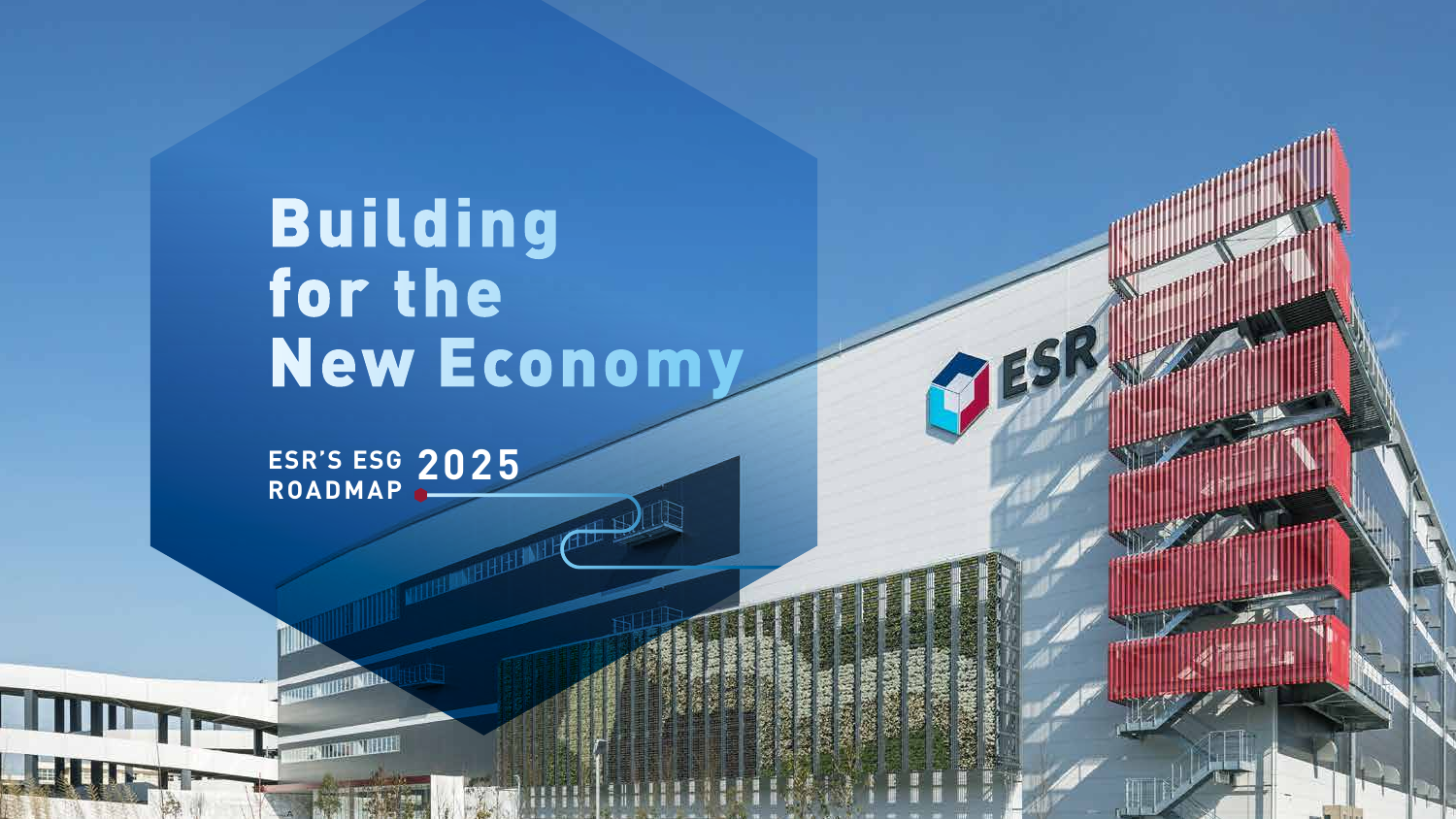# "

"

At ESR, we recognise that the new economy must be built back by purpose-led and responsible businesses. We aspire to play an integral role in creating the backbone for 21<sup>st</sup> century commerce across the Asia Pacific region.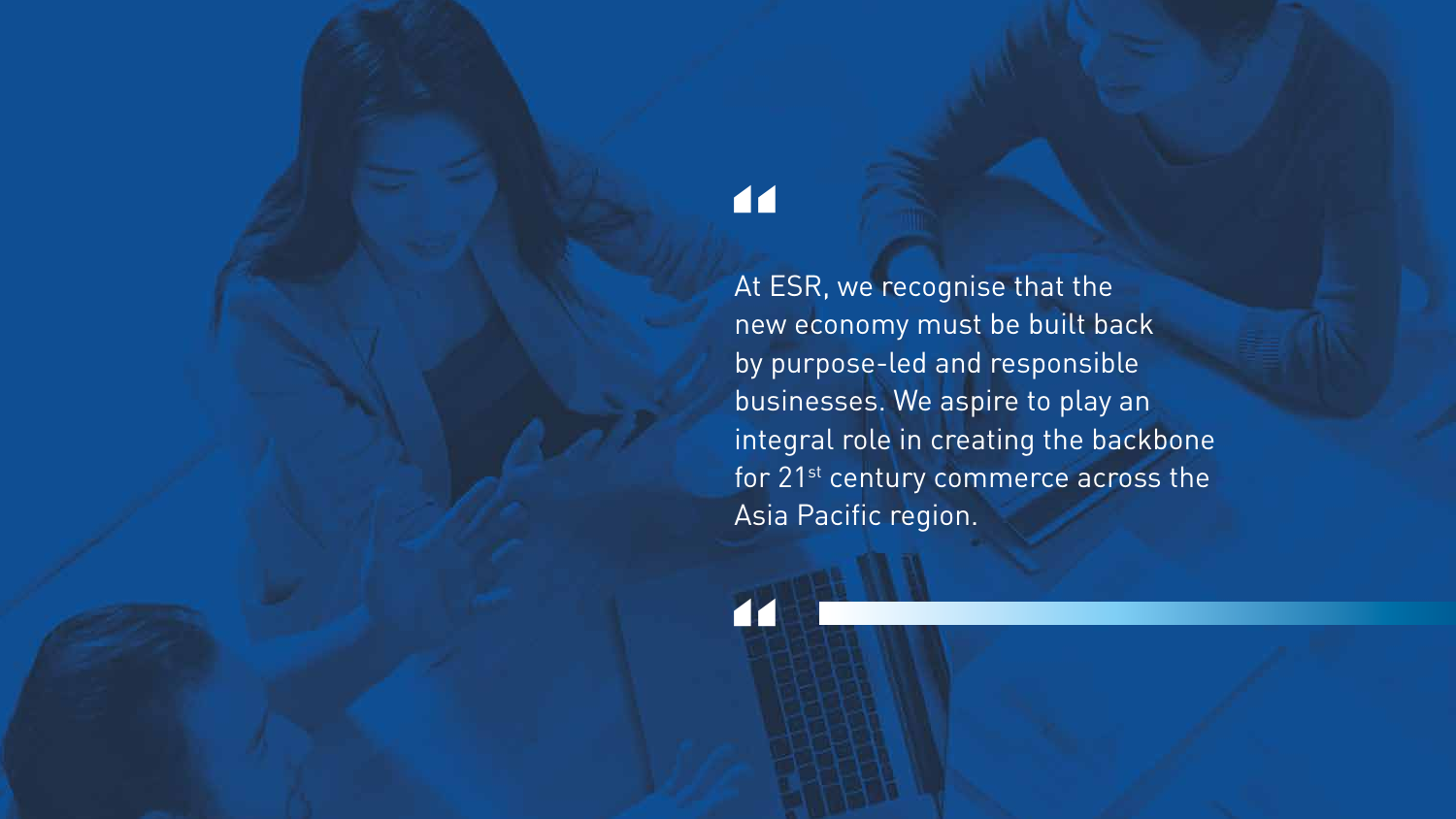

# Contents

**4 Message from Co-CEOs 5 ESR's Track Record 7 ESR's ESG Framework 11 ESR's Five-year Roadmap 12 2025 ESG Targets**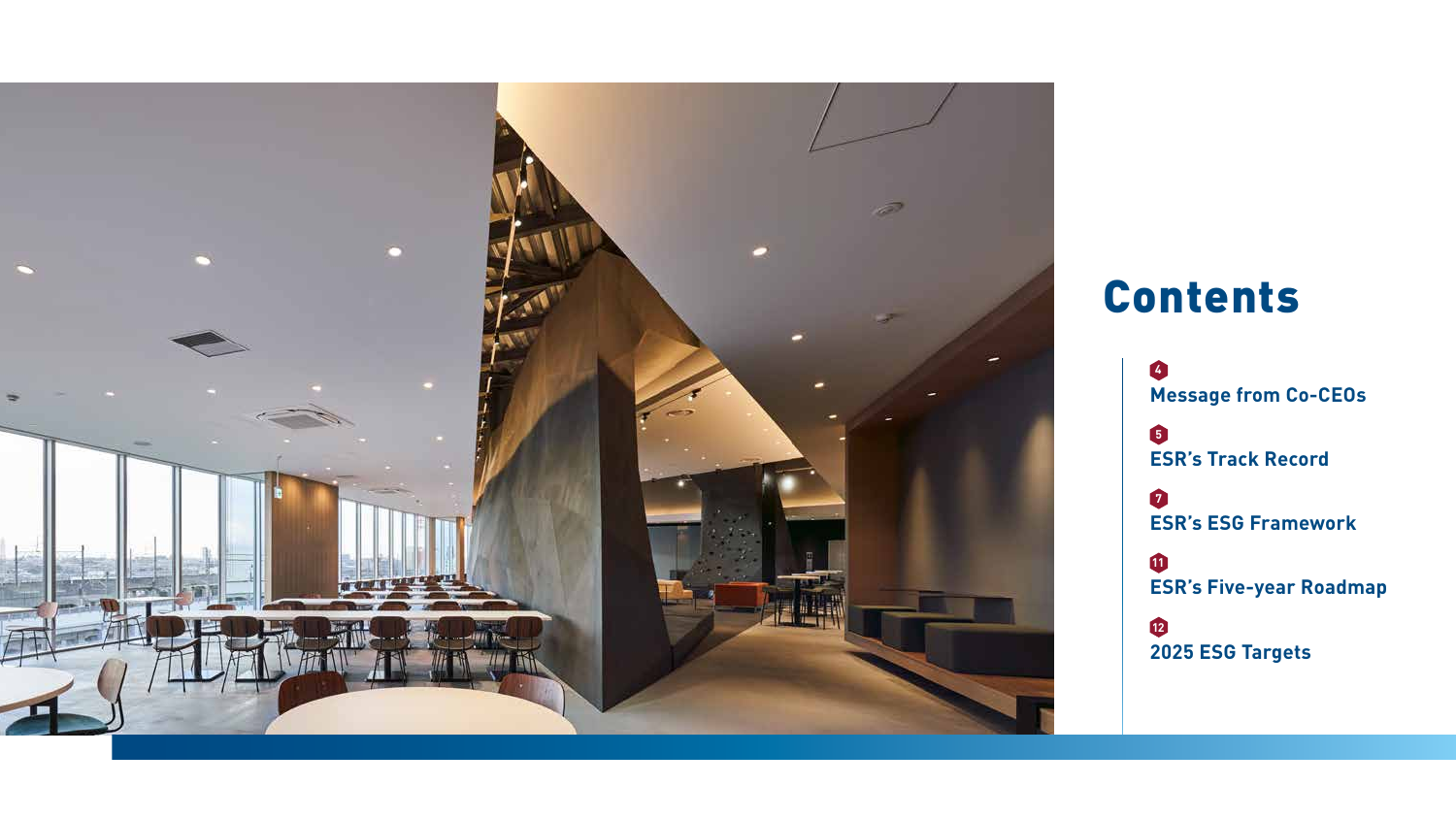

# Message from Co-CEOs

**OUR COMMITMENT TO LONG-TERM SUSTAINABLE GROWTH**

ESR commits to be a leading logistics real estate platform and set the standard for sustainable development in Asia. 2019 was a transformational year for ESR. In addition to completing our IPO, we have cemented our market leading position by strengthening our presence in our core markets. We have also adopted our Group Environmental, Social and Governance (ESG) Policy which has laid a strong foundation for our ESG strategy. At ESR, we see sustainability as a critical driver of business and we are working towards greater transparency and accountability on environmental and social matters. ESR cornel<br>
in Asia.<br>
our mai

Our purpose is to **provide our customers with sustainable and innovative space and solutions for the future**. We treasure our role as facilitators and will continue to provide best-in-class facilities for our customers. We wish to thank our capital partners, customers, investors and employees for your trust in us as we accelerate towards our ESG vision. **The next five years will be instrumental and we look ahead with confidence.**

**Jinchu SHEN and Stuart GIBSON** Co-founders & Co-CEOs



#### CLIMATE CHANGE RESILIENCE

We are embarking on a climate impact study to shape the Group's approach to climate adaptation throughout asset development. Leaving our lightest footprint and finding opportunities to replenish the resources that we use, will be imperative to future growth.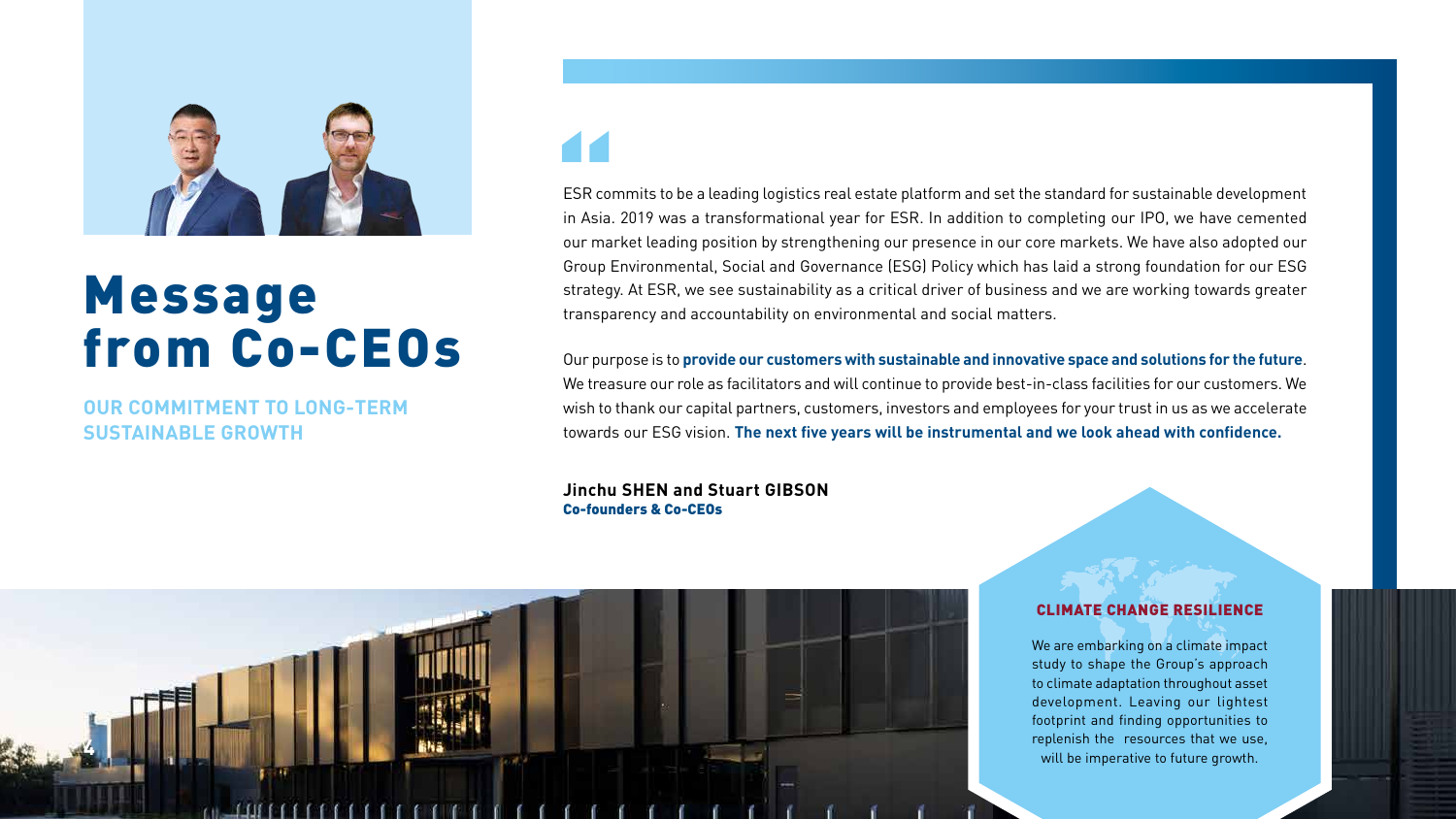

# ESR's Track Record

#### **GREEN BUILDINGS CERTIFICATION 2018-2020**

More commitments are being made to attain increased certifications for our assets as ESR remains committed to sustainability.



LEED Gold Certification, The U.S. Green Building Council

- Goyang Logistics Park, South Korea (2019)
- Suzhou Baojinyan Logistics Centre Phase I, China (2019)
- Bucheon Logistics Park, South Korea (2018)
- Linping Logistics Centre Phase I, China (2018)
- Yatomi Distribution Centre, Japan (2018)
- Zhejiang Yuhang Park Phase I, China (2018)



CASBEE

CASBEE (Comprehensive Assessment System for Built Environment Efficiency) A

- Ichikawa Distribution Centre, Japan (2019)
- Nagoyaoda Distribution Centre, Japan (2019) • Noda Distribution Centre,
- Japan (2019) • Kuki Distribution Centre,
- Japan (2018) • Nanko Distribution
- Centre II, Japan (2018) • Yatomi Distribution
- Centre, Japan (2018)



ABINC (Association for Business Innovation in harmony with Nature and Community) Certification (2018)

- Nanko Distribution Centre II, Japan Green Building Certificate, Korea Appraisal Board (2018)
- Bucheon Logistics Park, South Korea Energy Efficiency of Building, Korea Environmental Industry and Technology
- Institute (2018)
- Bucheon Logistics Park, South Korea



GRESB (Global Real Estate Sustainability Benchmark) Developer Assessment (2020)

#### **South Korea**

Ranked first in the following category: Developer, East Asia

#### **Japan**

Ranked second in the following category: Developer, East Asia

#### **Japan**

Ranked first in the following category: Development score within Industrial/Asia



WELL Gold Certification, International WELL Building Institute (2019) 2018 British Business Awards, British Chamber of Commerce in Japan

**BBA**<br>2018

(Japan)

• Social and Environmental Contribution Award

• Bucheon Logistics Park, South Korea



#### 19th Rooftop/Wall Greening Technology Contest Organisation for Landscape and Urban Green Infrastructure (2020)

• ESR Ichikawa Distribution Centre (Chairman's Award), Japan

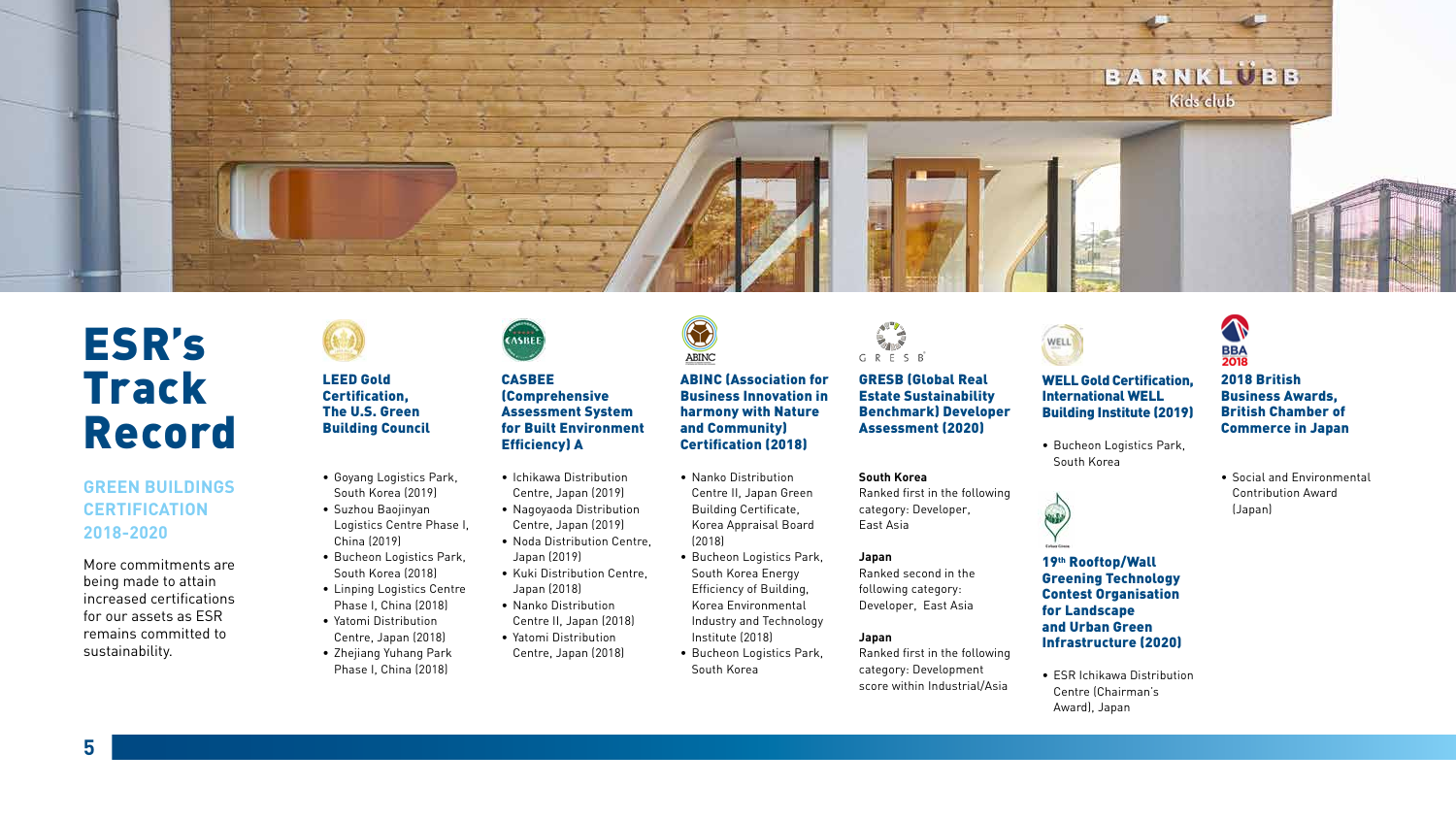# **ESG** Vision

**OUR COMMITMENT TO ESG IS AT THE HEART OF OUR BUSINESS PRACTICES**

Through our responsible investment approach and maintaining a strong focus on ESG, our objective is to enhance shareholder value while achieving positive impacts on society and the environment. At ESR, we believe a culture of strong corporate governance provides the foundation for sustained and balanced growth over the long term.



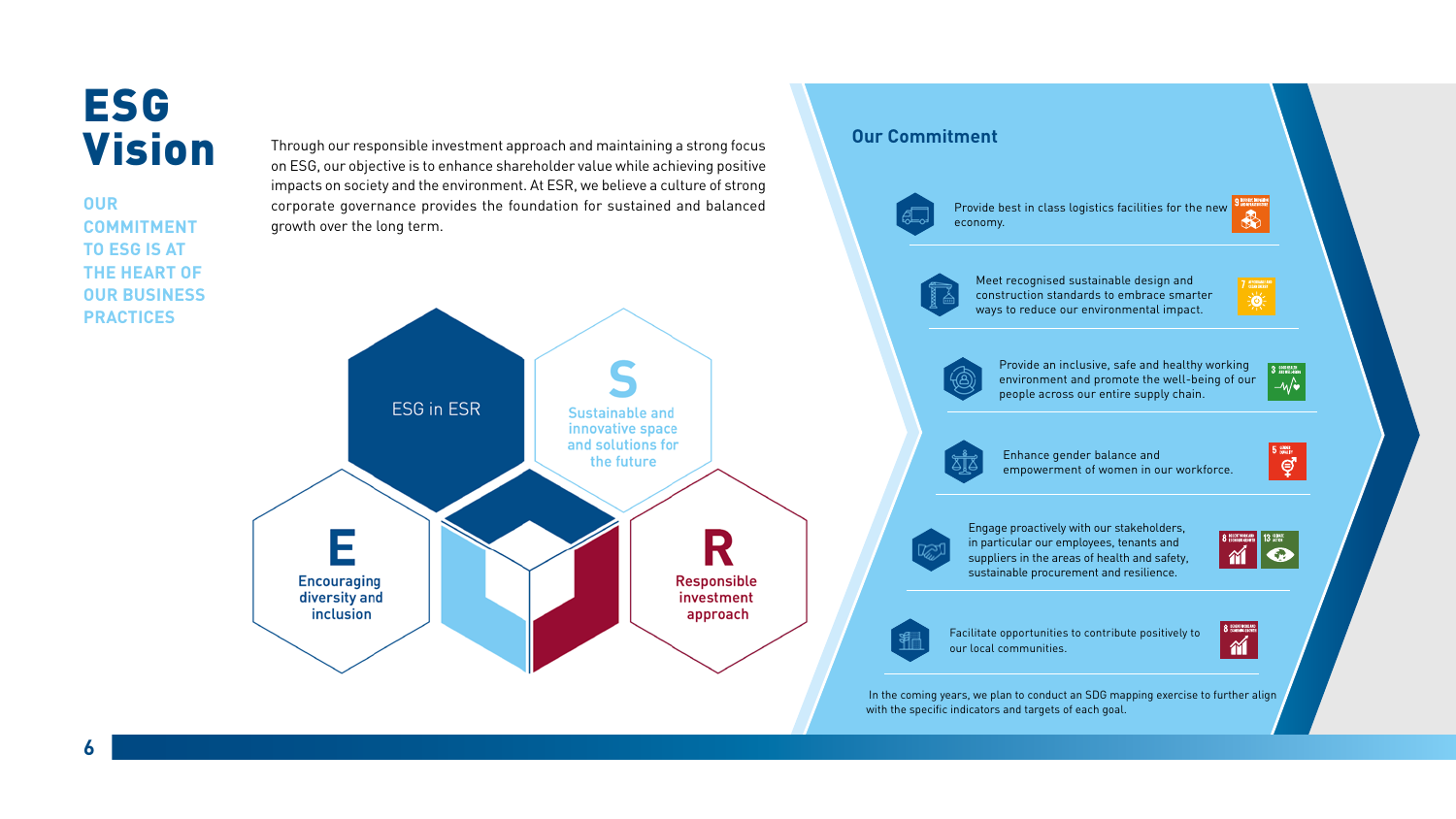# ESR's **ESG** Framework

#### **A STRONG PROCESS OF MATERIALITY ASSESSMENT**

Our focus areas depict the most important and material ESG issues that our stakeholders expect us to address and manage. We do so by balancing the needs of various markets across our key markets.

Under each pillar are the key areas we plan to focus on and further address over the next five years. While we recognise there are a number of them, we believe they are all impactful to our business and we have made headway with mapping and identifying baseline data for the most imminent and critical areas.

#### **Human Centric**

**VARY** 

**Examples the distribution of the set of the set of the set of the set of the set of the set of the set of the set of the set of the set of the set of the set of the set of the set of the set of the set of the set of the s** As we strive to create a positive and supportive environment for our employees, customers, suppliers and communities, the idea of "human centricity" is integral to our business. Basic human needs are universal, and meeting those needs today while ensuring they can be met in the future is the cornerstone of sustainable development.

#### **Focus Areas Include:**

- Safety, Health & Wellbeing
- Diversity & Inclusion
- Community Investment
- Talent Attraction, Retention & Training
- Stakeholder Engagement

#### **Property Portfolio**

ᆲ

We aim to develop and manage modern, state-of-the-art logistics facilities for the new economy. We see ourselves playing a clear role in modern-day commerce, driving the region beyond doing less harm and seizing opportunities to create a positive impact – doing good for the planet, people and business.

#### **Focus areas include:**

- Climate Change Resilience
- Sustainable & Efficient Operations
- Biodiversity & Habitat Protection
- Human-Centric Design, Flexible & Adaptable Properties, Strategic Locations
- Sustainable Building Certifications

#### **Corporate Performance**

Ú

We embrace "long-termism" and believe a culture and practice of strong year-on-year corporate performance cements the foundation for sustained and balanced growth, resulting in stable and dependable returns.

#### **Focus areas include:**

- Financial Results
- Responsible Investing/Financing
- Corporate Governance
- Risk Management
- Disclosure & Reporting
- Investor Relations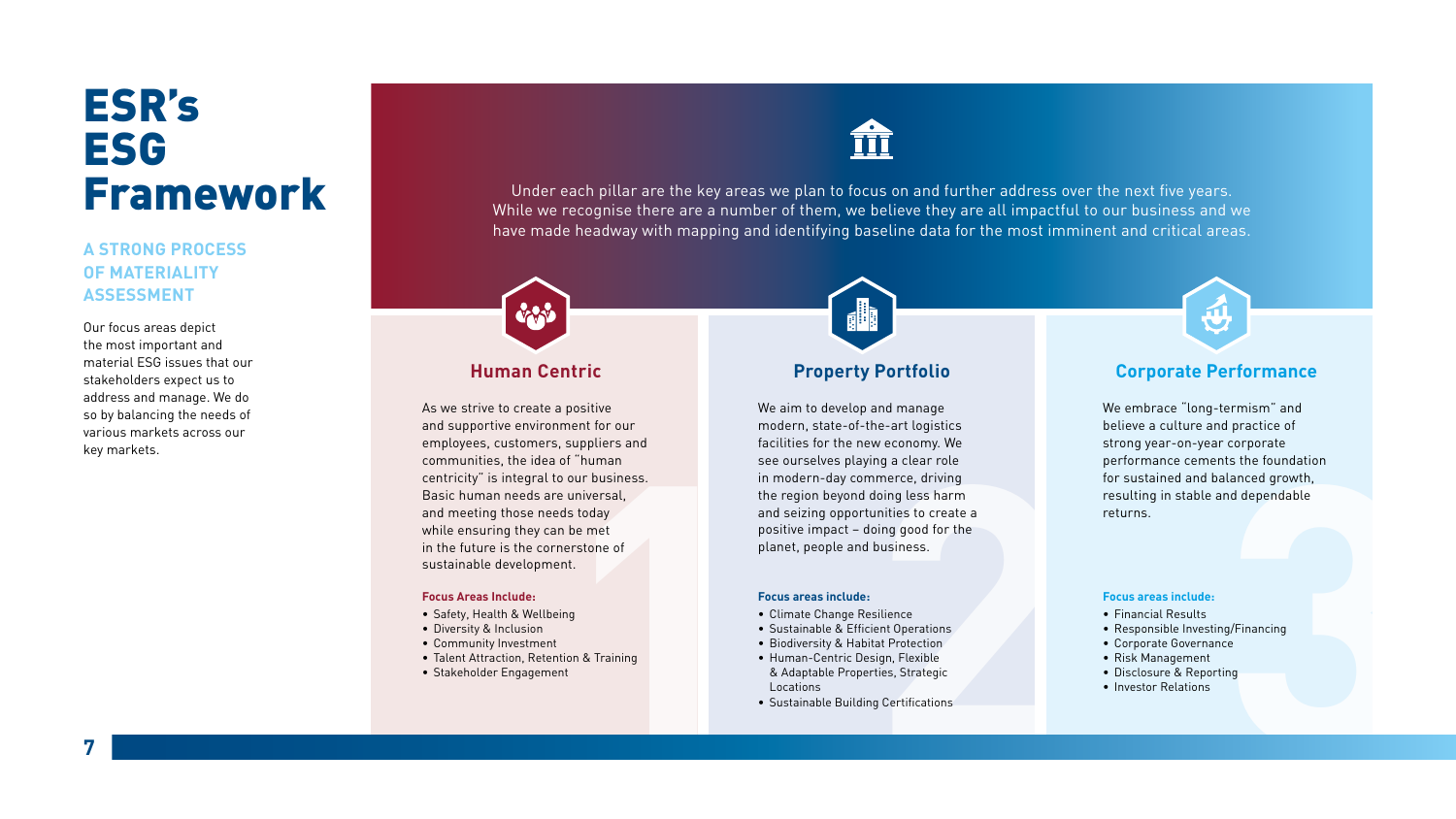

**PILLAR 1** 

# Human Centric

We are committed to enhancing the workplace environment as we chart our way forward for continuous engagement with our stakeholders.

 $\gamma$ ⊜

#### W **Safety, Health & Wellbeing**

We commit to providing safe workplaces and promoting the holistic wellbeing of our people with due consideration for the importance of healthy work-life balance.

We work closely with our supply chain to ensure that employees of our contractors enjoy the same standards of protection as we expect for our own people. Our Supplier Code of Conduct is available [here](https://www.esr.com/pdf/Supplier_Code_of_Conduct_2020_EN.pdf).

We value what our employees have to say and will always ensure that their safety, health and wellbeing are central to our business decisions.

Safe working environment targeting **Zero Workforce** 

**Fatalities**

®

TARGETS FOCUS AREAS

**ARGETS** 

**OCUS AREAS** 

 $\mathbb{G}_{\mathbb{Q}}$ **Diversity & Inclusion** 

We are in the process of consolidating and strengthening our network as the Group continues its growth trajectory. We are committed to fostering workplaces that embrace diversity and are free from any and all discrimination.

#### **626**

employees across six markets and corporate headquarters

#### **62**% under the age of 40

**35**% female participation rate (share of women in the total workforce)



23% of Senior Executives being women



Gender ratio of **40/60 women/men by 2025**  (from base year 2019)



 $\sum$ 

An important element of our corporate culture is giving back to the communities in which we operate.

In India, our initiatives focus include building sanitation facilities in nearby villages and schools and the establishment of small medical dispensaries.

ESR co-founded the Qin Charity Fund along with the Red Cross Foundation and other enterprises and individuals in 2016, and efforts include construction of classrooms with digital resources.

Development of a **Group-wide Community Engagement/ Foundation Programme**

 $\circled{\mathbb{C}}$ 



Across the Group, we aspire to be an Employer of Choice:

- Fostering a culture of active learning
- Training programmes around ESG topics
- A clear path and process for career progression
- Total rewards and life insurance or contributions to retirement and social security schemes
- Employee engagement and feedback processes

Investing in tomorrow's leaders: ESR-REIT has in place a Bursary programme which offers financial support to cover tuition fees and book allowances for secondary and college-age students



Development and implementation of an **employee engagement programme** with action and monitoring plans (In progress)

## **Stakeholder Engagement**

We have established kids clubs in distribution centres exceeding 100,000 sqm, known as Barnklübbs. The facilities are run by licensed day-care providers, offering convenient and high-quality services that are free-ofcharge for employees of our tenants, helping our customers attract and retain talent while also increasing workforce productivity.



**6**

Day care centres

**650 children** Daily Capacity



Development and implementation of a **tenant engagement programme** with action and monitoring plans (In progress)

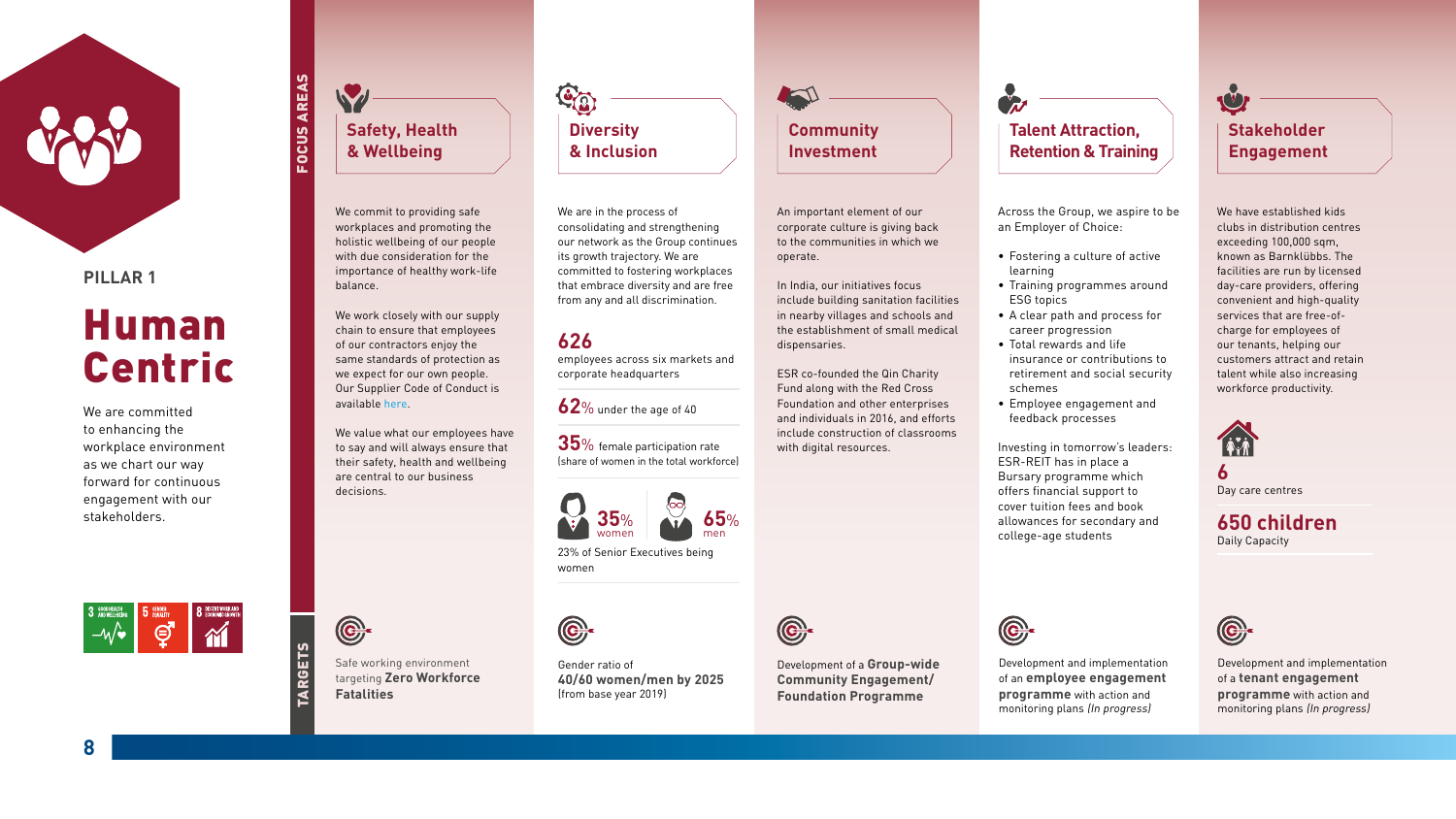

**PILLAR 2** 

# Property Portfolio

ESR demonstrates environmental stewardship by developing and maintaining sustainable and efficient buildings.



#### 1 **Sustainable & Efficient Operations**

Across our operations, we focus on continuous improvement by always striving to do more with less.

50MW clean energy installed capacity in Japan through rooftop solar power initiatives

12 properties in Australia have installed energy-efficient lighting (23% of our porfolio by GFA)

With new developments, we plan to invest in LED lighting, comprehensive waste water and waste management systems, expansive green areas and rooftop solar panels when possible.

TARGETS FOCUS AREAS

**TARGETS** 

FOCUS AREAS



We aim to take compliance one step further by obtaining globally recognised certifications for our buildings.

Bucheon Logistics Park is the first logistics facility in Asia Pacific to receive a WELL Gold certification.

ESR's Certified Green Buildings in 2019:

- 1 LEED Platinum
- 8 LEED Gold
- 2 LEED Silver
- 3 LEED Certified
- 9 NABERS
- 18 CASBEE "A"
- 2 Green Building (South Korea)
- 5 BCA Green Mark

#### **Climate Change Resilience**

ESR supports the Paris Agreement and we are embarking on a climate impact study and taking the steps toward aligning with the four principles of the TCFD<sup>1</sup> framework.

We commit to communicating our progress of our physical risk assessment across our portfolio over the next five years.

ESR Australia has developed a climate risk assessment framework, which will be incorporated into our existing Environmental Management System to guide day-to-day asset and property management decisions.



## **Adaptable Properties**

Our sites are designed with occupants in mind.

- Optimal space utilisation with large floor plates, high ceilings and wide column spacing
- Highly efficient loading and parking areas
- Secure storage with 24/7 surveillance
- Customisable features
- Active design features that provide accessibility and aesthetics
- Active transit provisions such as bike storage and shower facilities



To optimise import and export logistics and domestic market distribution for our customers, our assets are strategically located in close proximity to established transportation networks. This has the important advantage of helping our customers reduce their environmental footprint from transporting workers and products.

(C)

**Focus on securing assets** in key strategic locations (In progress)

 $\bigcirc$ **50% increase in solar power generation by 2025** (from base year 2019)

**20% reduction in energy consumption across the group by 2025** (from base year 2019)



50% of ESR's portfolio to obtain **Sustainable Building Certifications by 2025**



Fully **compliant with TCFD by 2025** (In progress)



G

To have our buildings designed, constructed and maintained to **limit material degradation** (In progress)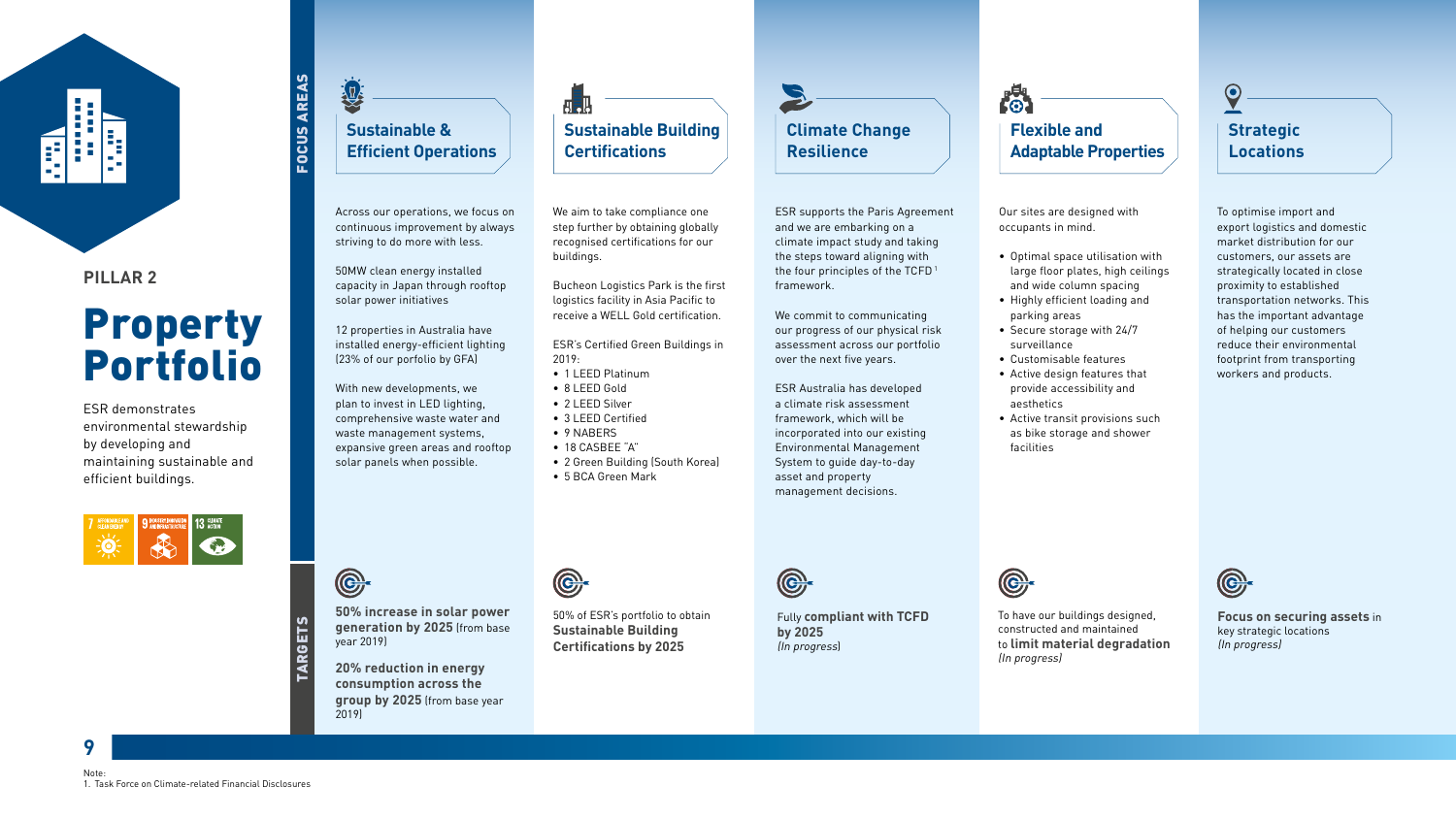

#### **PILLAR 3**

# Corporate Performance

We live in a world where the rules governing business conduct are complex and becoming more demanding over time. To safeguard for the future, we put in place stringent measures to protect the reputation of the Group and everyone who works with us.



#### **Responsible Investment**

We are committed to act in the best long-term interests of our stakeholders and we incorporate ESG factors into all investment decision-making.

- **1. ESG Incorporation** Incorporate ESG risk management issues into investment analysis and decision making
- **2. ESG Stewardship** Seek disclosure on ESG issues by entities in which we invest

#### 貝 **Corporate Governance**

ESR is built on a solid foundation of Core Values, which include Integrity & Respect.

100% of our employees receive training on Group and regional office policies and all are required to review and sign an agreement to our Code of Conduct and Business Ethics policies on an annual basis.

ESR's Group policies and guidelines set the tone and direction for a unified approach to Governance.

## **Disclosure & Reporting**

ESR has participated in GRESB since 2014. We have submitted our participation for GRESB 2020, covering eight unlisted portfolios in Australia, China, India, Japan and South Korea.

Our annual ESG report complies with relevant provisions from the Hong Kong Exchange Main Board Listing Rule 13.91 and ESG Reporting Guide. In line with international best practices, we also make references in line with the GRI Standards.



We implemented a new online compliance management platform across our offices to allow automation and monitor performance.

In 2019, the Group and the funds that it manage undertook a third party risk assessment with a focus on Anti-Competitive Behaviour, Fraud, Money Laundering & Financial Irregularities, Corruption and Irregularities, Sanctions and Exclusions and Product Regulations.

**US\$15 mil** in social investment

to our local community foundation by 2030







Obtain a **3 Star GRESB** rating average



Annual training to be provided to **100% of ESR's employees** (In progress)



**TARGETS** 

TARGETS FOCUS AREAS

**OCUS AREAS** 

 $\odot$ 

Maintain a culture of **Strong Corporate Governance**

**10**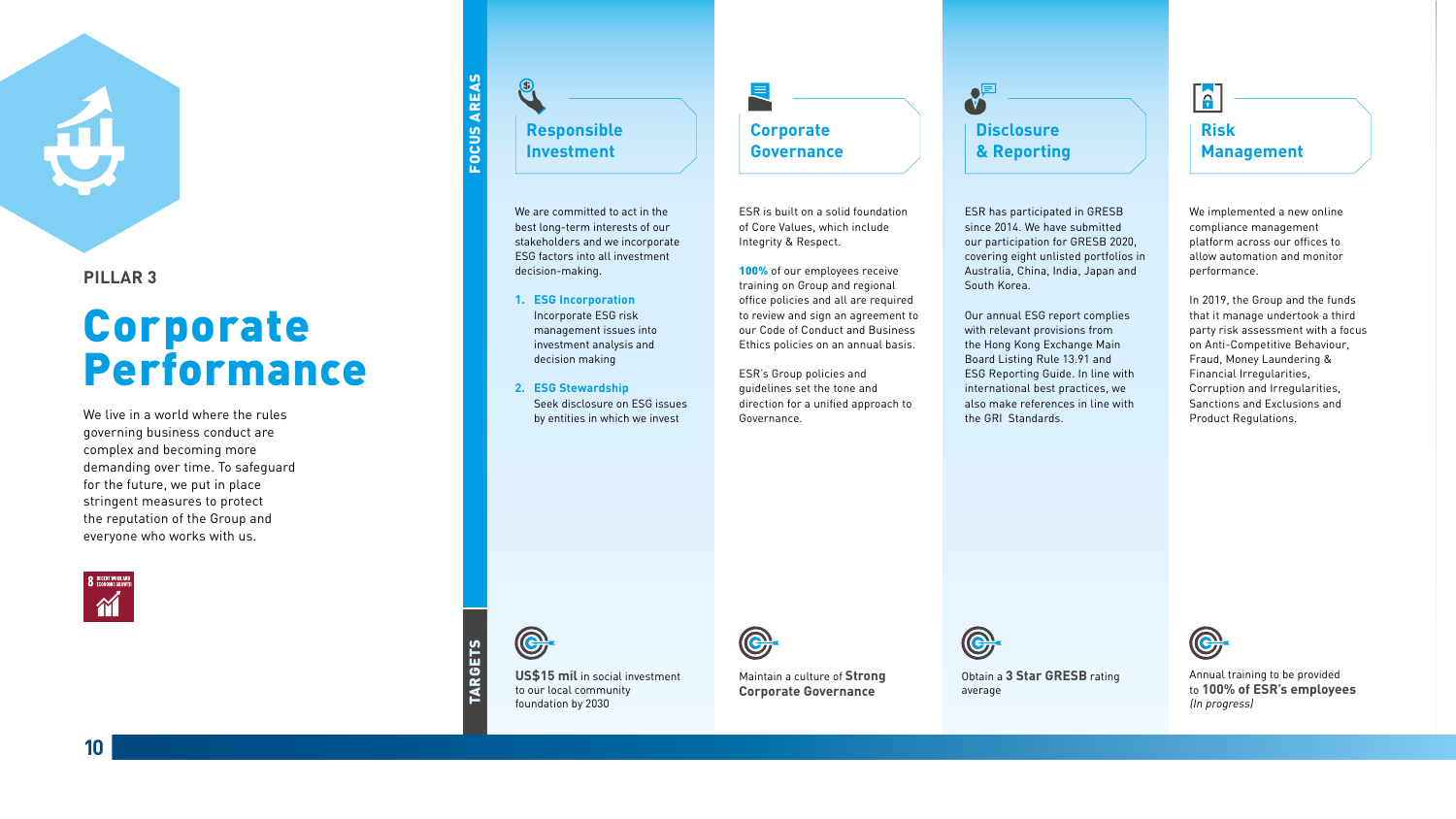# ESR's Five-year Roadmap

**We continue to refine our strategy by evaluating our progress against our commitments. We are determined to progress and achieve our nine targets across our three pillars, thus we have outlined five strategies over the next five years to get us there.**

#### Plan and Adapt for Change

Conduct regular ESG risk assessments in building safety, energy efficiency, indoor environmental quality and waste and water management.

In Australia, we use a climate risk model to inform our buy or sell decisions and for the rest of the region, we are embarking on a wwclimate impact study to shape the Group's approach to climate adaptation.

#### Increase Engagement with the People that Matter Most

Implement engagement programmes to promote health & well-being to provide all our stakeholders with a positive and supportive environment. We will measure our impact with the hopes of creating a culture of community service and promote harmony with the community.

#### Develop and Embed Systems and Processes for the Long-Term

Integrate ESG considerations into all stages of the business cycle which include establishing data management systems, streamlining ESG data collection processes and developing policies while setting annual performance targets and reviews.

#### Foster A Culture of Active Learning

Encourage employees to progress on continuous learning with annual ESG training for all employees. This will pave the way for streamlined systems and efficient processes, creating a more resilient workforce for the future.

#### Consistent Reporting with **Transparency**

Plan to progress in our reporting each year, with honesty and transperancy. We will look to produce a GRI adopted ESG report by 2022, improve our GRESB score and participate at a corporate level and become a signatory of the Principles of Responsible Investment (PRI) by 2024.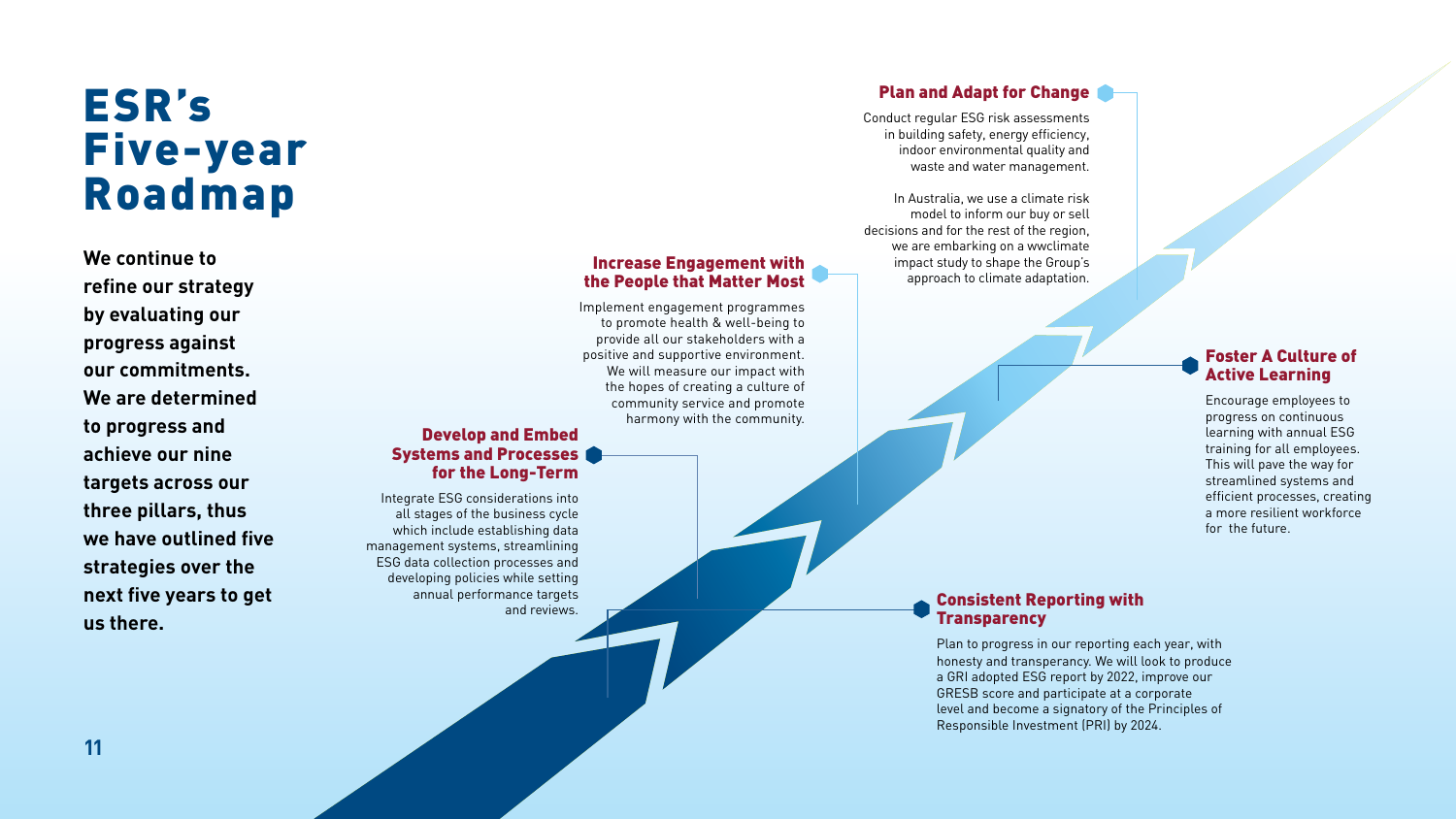# 2025 **ESG** Targets



**12**